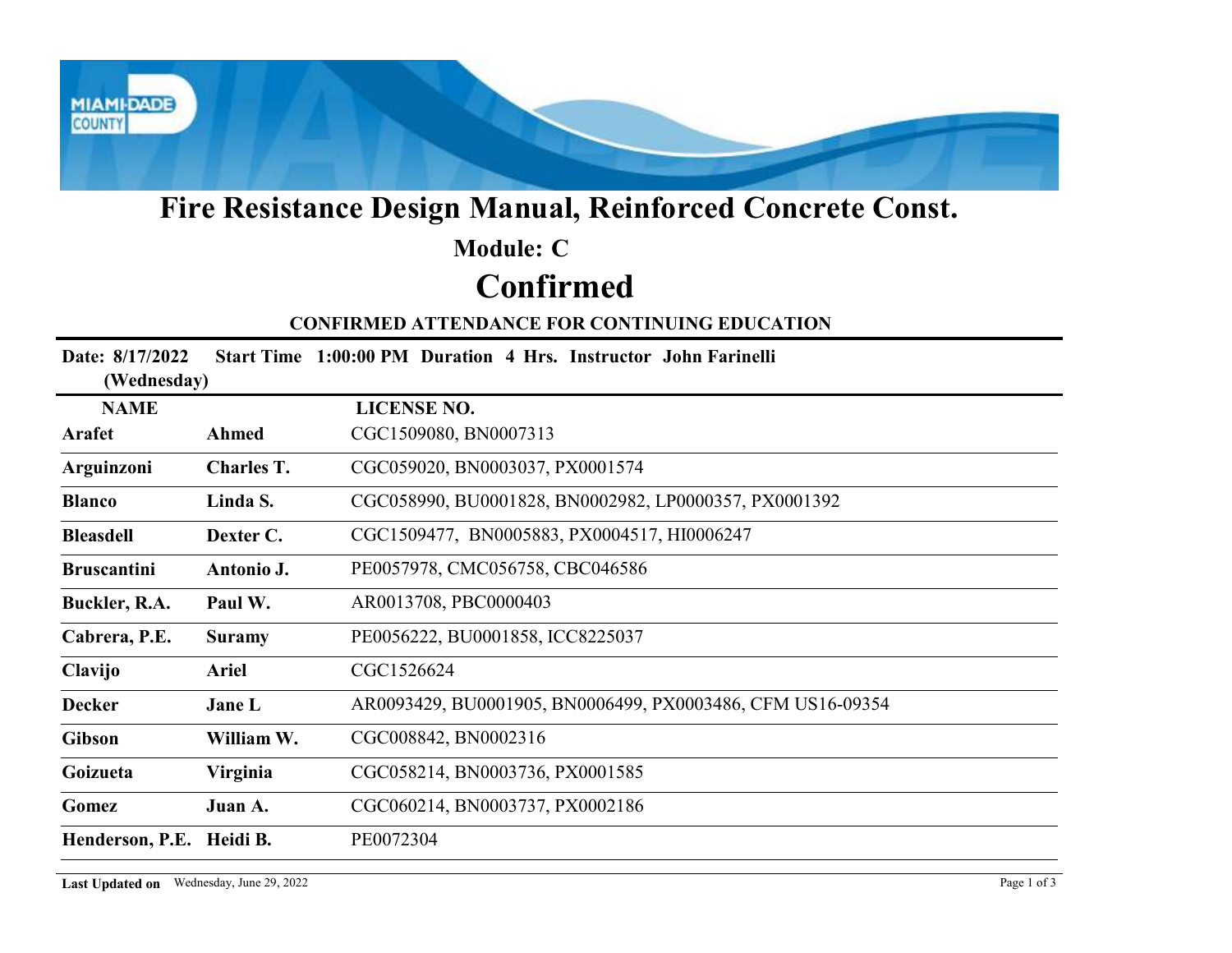

# Fire Resistance Design Manual, Reinforced Concrete Const.

# Confirmed Module: C

#### CONFIRMED ATTENDANCE FOR CONTINUING EDUCATION

| Fire Resistance Design Manual, Reinforced Concrete Const. |                  |                                                                               |  |  |  |
|-----------------------------------------------------------|------------------|-------------------------------------------------------------------------------|--|--|--|
|                                                           |                  | <b>Module: C</b>                                                              |  |  |  |
|                                                           | <b>Confirmed</b> |                                                                               |  |  |  |
|                                                           |                  | <b>CONFIRMED ATTENDANCE FOR CONTINUING EDUCATION</b>                          |  |  |  |
| Date: 8/17/2022<br>(Wednesday)                            |                  | Start Time 1:00:00 PM Duration 4 Hrs. Instructor John Farinelli               |  |  |  |
| <b>NAME</b>                                               |                  | <b>LICENSE NO.</b>                                                            |  |  |  |
| Kuiper                                                    | Robert L.        | CGC1505071, BN0005195, PX0003704, HI0004990                                   |  |  |  |
| Mahtabfar                                                 | Ardeshir         | AR0015417, BN0007670, CBC056913                                               |  |  |  |
| Mar                                                       | Cedric L.        | CGC050724, BN0003090, PX0001512                                               |  |  |  |
| <b>Martinez</b>                                           | <b>Noe</b>       | BU0000560, CGC005677, BN0001015, PX0000442                                    |  |  |  |
| <b>McGuinness</b>                                         | James P.         | BU0001543, BN0003476, PX0001554, RG291103823                                  |  |  |  |
| <b>Mesa</b>                                               | <b>Michel</b>    | BU0001809, CCC1328120, CGC1511337, CFC1430042, BN0005899, PX0003074, SRI00001 |  |  |  |
| Migoya                                                    | Ronald J.        | AR0017724, CGC1504826, AR00406424                                             |  |  |  |
| <b>Muniz del Castill Lilibet</b>                          |                  | CG;C1527380, BN0008155, PX0004560                                             |  |  |  |
| Ozuna                                                     | Jose D.          | CGC059406, BU0001679, BN0003484, PX0001475                                    |  |  |  |
| Quintana, P.E.                                            | <b>Osiris</b>    | PE0040213                                                                     |  |  |  |
| Reczek, P.E.                                              | Dariusz R.       | PE0050075, PX0001801                                                          |  |  |  |
| Reyes, R.A.                                               | Matilde E.       | AR0015984                                                                     |  |  |  |
| Sedano                                                    | Ernesto A.       | CGC050854, BN0004483, PX0002268                                               |  |  |  |
| Last Updated on Wednesday, June 29, 2022                  |                  | Page 2 of 3                                                                   |  |  |  |